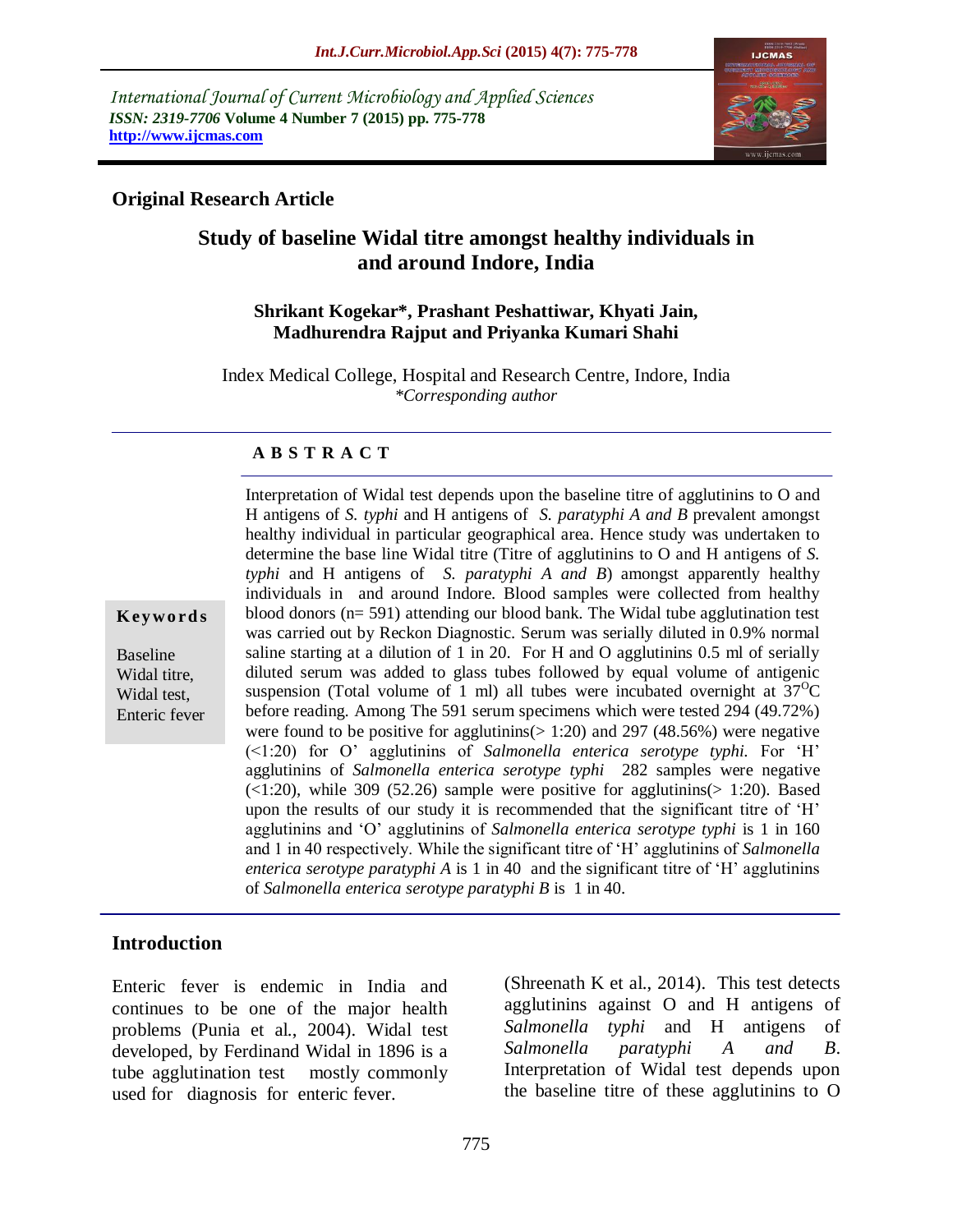and H antigens of *S. typhi* and H antigens of *S. paratyphi A and B* prevalent amongst healthy individual in particular geographic area. Base line titre of agglutinins vary from place to place and it depends upon the endemicity of enteric fever and it keeps on changing from time to time.(Acharya T et al. 2013, Olopoenia et al, 2007).Hence the following study was undertaken to determine the base line Widal titre amongst apparently healthy individuals in and around Indore (Madhya Pradesh).

# **Materials and Methods**

The study was conducted at the department of Microbiology, Index medical college, Hospital and research centre, Indore. 591 non-repetitive blood samples were collected from healthy blood donors of age group 20-50 years of both sexes from blood bank. All the donors who were vaccinated for enteric fever in past or blood samples submitted for Widal test or individuals with history of fever of unknown origin or found to be positive for *Malaria, Microfilaria, HBsAg*, *HIV, HCV, Treponema pallidum* were excluded from the study. Commercially available antigens containing *Salmonella enterica serovar typhi* O and H antigens and *Salmonella enterica serovar paratyphi AH* antigen and *paratyphi BH* antigen were used (Reckon diagnostics Ltd). The tube agglutination test was carried out. Serum was serially diluted in 0.9% normal saline starting at a dilution of 1 in 20. For H and O agglutinins 0.5 ml of serially diluted serum was added to glass tubes followed by equal volume of antigenic suspension (Total volume of 1 ml) all tubes were incubated overnight at  $37^{\circ}$ C before reading. A negative control was included in each batch of test. Result were interpreted and analysed as per standards. Baseline titre for Widal anti O (TO), anti H (TH AH and BH) agglutinins was the highest dilution of serum

with visible agglutination shown by any of the study serum samples.

## **Results and Discussion**

Total 591 serum samples were tested by Widal tube agglutination test. 512 of these were male donors and rest (79) were female donors. Table 1 shows results of Widal test. Distribution of 591 samples with anti- O titre against *Salmonella enterica subsp. enterica serotype typhi* was as follows, agglutinating titre for TO - 1 in 20 in 118 samples ( 19.96 %), for TO - 1 in 40 in 171 samples ( 28.93 %), for TO - 1 in 80 in 04 samples (0.67 %). Distribution of 591 samples with anti – 'H' titre  $\geq$  1: 20 against *Salmonella enterica serotype typhi* was as follows, agglutinating titre for  $TH - 1$  in 20 in 104 samples (17.59 %), for TH – in 1 in 40 in 45 samples (7.61 %), for TH – 1 in 80 in 158 samples ( $26.73 \%$ ), for TH  $-1$  in 160 in 2 samples ( 0.33 %). Distribution of 591 samples with anti – AH titre 1: 20 was seen in 19 samples  $(3.21 \%)$  and anti – AH titre  $\geq$  1:40 was seen in 03 samples (0.50 %). Distribution of 591 samples with anti – BH titre 1: 20 were seen in 09 samples  $(1.52 \%)$ .

The purpose of this study was to develop baseline titers for the interpretation of Widal test results in our geographic area. The isolation of salmonella species from blood is the gold standard for the diagnosis of enteric fever. Lack of easy availability of culture isolation make widal test as the alternative laboratory procedure for the diagnosis of enteric fever. Classically a fourfold rise of antibody titre in paired sera, 10- 14 days apart is considered diagnostic of enteric fever. However this is not always possible. Lack of improper timing of sample collection and initiation of antibiotic therapy before diagnosis is made could be one of the major reasons for poor isolation rates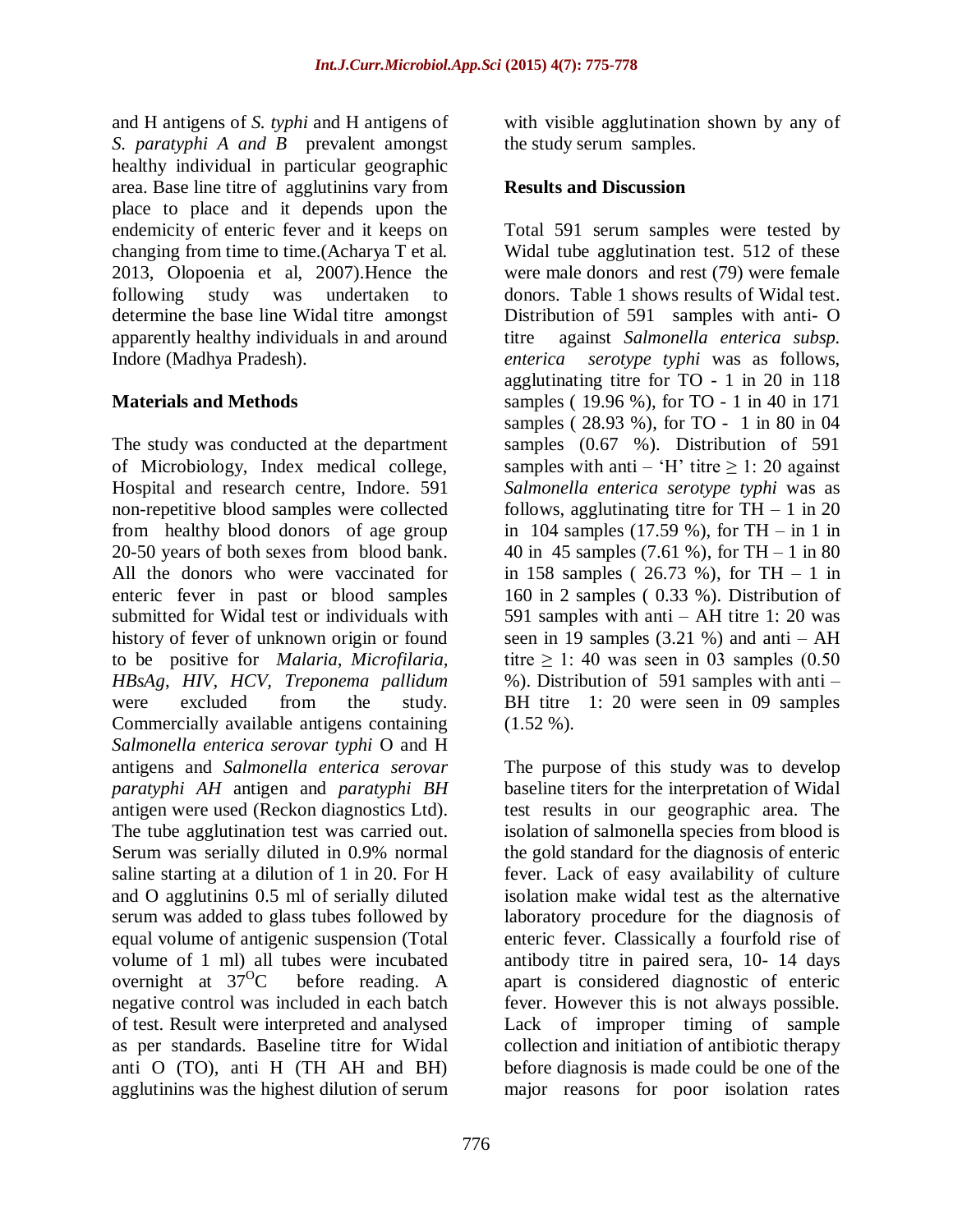(Madhusudan and Manjunath 2012 and Pal et al, 2013). Analysis of this study shows the sera of significant of healthy individuals in this area contain Salmonella agglutinins which were capable of reacting to the variable titres in Widal test. In our study, we found that 49.72% sera were reactive for O agglutinins and 52.26 % sera were reactive for H agglutinins of S. typhi. Our results are in agreement with previous workers (Vazhavandal G et al, 2014). However for S. typhi O agglutinins, highest percentage of samples  $(28.93\%)$  of were reactive in dilution of 1 in 40 and for S. typhi H agglutinins 26.73 % of samples were reactive in dilution of 1 in 80. Our results were in agreement Pal et al 2013 and Gunjal et al 2013. However Shukla et al 1997 and Patil et al 2007 had shown baseline widal titre of 1:80 for O agglutinins of S.tyhi.  $6,7$ , For H agglutinins of S. typhi our results were in agreement with Shukla et al 1997, Patil et al 2007,Pal et al 2013.While Punia 2003, Bhadur 2013 had reported baseline titre of 1:160. Highest percentage of samples (3.21% )were reactive in dilution of 1 in 20 for *Salmonella enterica serovar paratyphi A*. Our findings are in agreement with previous reports by Pal et al 2013, Shreenath K et al while Vazhavandal G et al had reported 8.1

%. 0.33% of samples had titre 1:20 for Salmonella enterica serovar paratyphi B 'H' antigen. 1.52% of samples were reactive for *Salmonella enterica serovar paratyphi B* 'H' antigen in dilution of 1:20. Our findings are in agreement with Pandey et al.

Several studies have highlighted the limitations of using the Widal test in the laboratory diagnosis of Salmonella. The worst being non specificity. Despite this fact, considering the low cost and the absence of comparatively cheap tests the widal tube agglutination test is likely to remain the test of choice in many developing countries, as of ours, provided a baseline antibody titre of healthy individual in the population is known. Based upon the results of our study it is recommended that the significant titre of 'O' agglutinins of *Salmonella enterica subsp. enterica serotype typh*i is 1: 80, significant titre of 'H' agglutinins of *Salmonella enterica subsp. enterica serotype typh*i is 1: 160. While the significant titre of 'H' agglutinins of *Salmonella enterica subsp. enterica serotype paratyphi A* is  $\geq$  1:40 and the significant titre of 'H' agglutinins of Salmonella enterica serotype paratyphi B is  $\geq$  1:40.

| THURSE DUINTING GINLINGHOIL OF DROOM GOTIOFS |        |            |  |  |  |  |  |
|----------------------------------------------|--------|------------|--|--|--|--|--|
| Sex                                          | Number | Percentage |  |  |  |  |  |
| Male                                         | 512    | 86.63 %    |  |  |  |  |  |
| Female                                       | )79    | 13.36 %    |  |  |  |  |  |

**Table.1** Sexwise distribution of blood donors

**Tabel.2** Agewise distribution of Blood donors in both sexes

| Age           | Number | Percentage |
|---------------|--------|------------|
| $20-30$ years | 368    | 62.26      |
| $31-40$ years |        | 35.70      |
| $41-50$ years |        | 02.03      |